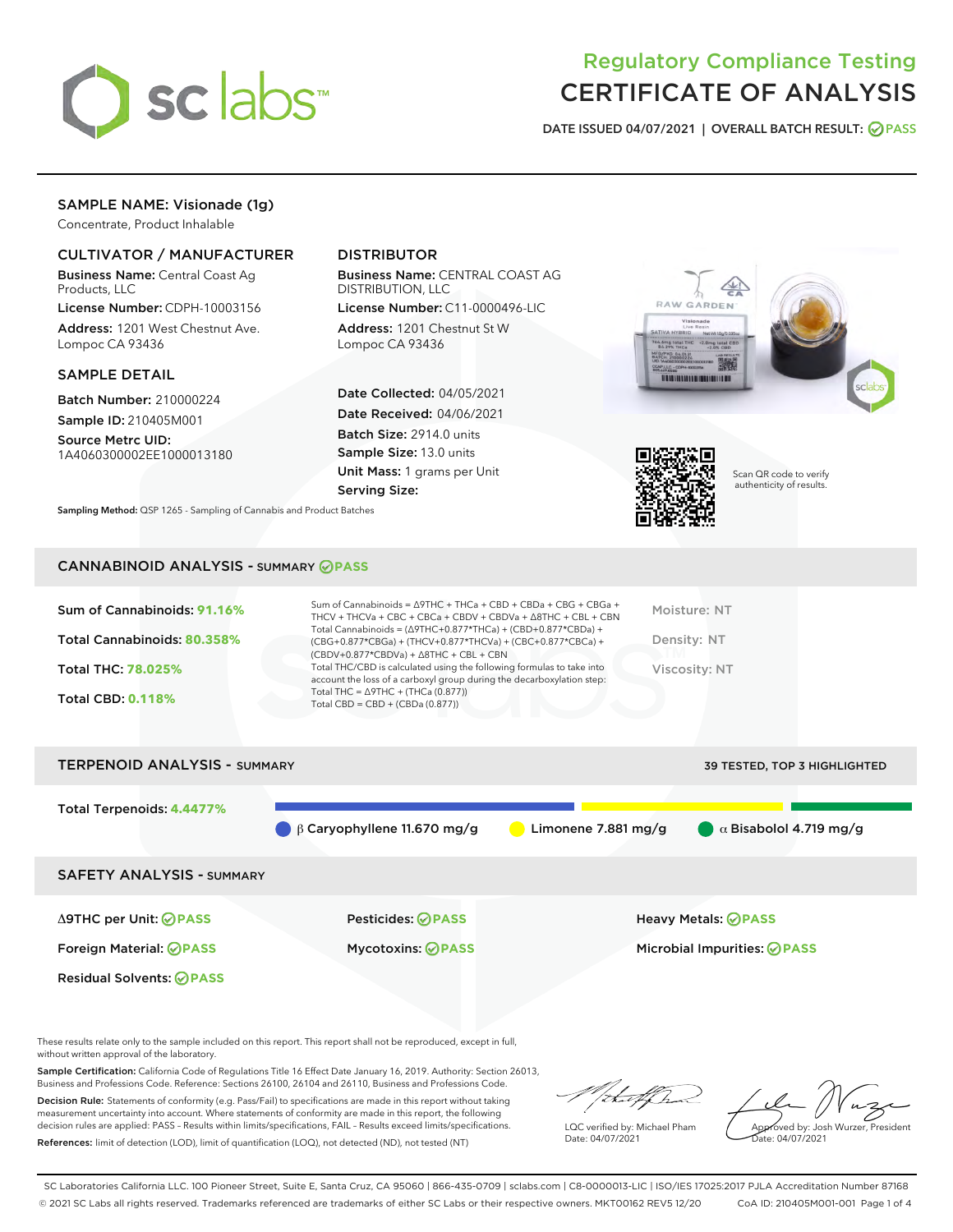



VISIONADE (1G) | DATE ISSUED 04/07/2021 | OVERALL BATCH RESULT: 0 PASS

#### CANNABINOID TEST RESULTS - 04/06/2021 2 PASS

Tested by high-performance liquid chromatography with diode-array detection (HPLC-DAD). **Method:** QSP 1157 - Analysis of Cannabinoids by HPLC-DAD

#### TOTAL CANNABINOIDS: **80.358%**

Total Cannabinoids (Total THC) + (Total CBD) + (Total CBG) + (Total THCV) + (Total CBC) + (Total CBDV) + ∆8THC + CBL + CBN

TOTAL THC: **78.025%** Total THC (∆9THC+0.877\*THCa)

TOTAL CBD: **0.118%**

Total CBD (CBD+0.877\*CBDa)

TOTAL CBG: 1.35% Total CBG (CBG+0.877\*CBGa)

TOTAL THCV: 0.249% Total THCV (THCV+0.877\*THCVa)

TOTAL CBC: 0.616% Total CBC (CBC+0.877\*CBCa)

TOTAL CBDV: ND Total CBDV (CBDV+0.877\*CBDVa)

| <b>COMPOUND</b>  | LOD/LOQ<br>(mg/g)          | <b>MEASUREMENT</b><br><b>UNCERTAINTY</b><br>(mg/g) | <b>RESULT</b><br>(mg/g) | <b>RESULT</b><br>(%) |
|------------------|----------------------------|----------------------------------------------------|-------------------------|----------------------|
| <b>THCa</b>      | 0.05/0.14                  | ±22.030                                            | 857.18                  | 85.718               |
| <b>A9THC</b>     | 0.06 / 0.26                | ±0.980                                             | 28.50                   | 2.850                |
| <b>CBGa</b>      | 0.1 / 0.2                  | ±0.53                                              | 10.1                    | 1.01                 |
| <b>CBCa</b>      | 0.07/0.28                  | ±0.343                                             | 7.02                    | 0.702                |
| <b>CBG</b>       | 0.06/0.19                  | ±0.182                                             | 4.62                    | 0.462                |
| <b>THCVa</b>     | 0.07/0.20                  | ±0.135                                             | 2.84                    | 0.284                |
| <b>CBDa</b>      | 0.02/0.19                  | ±0.039                                             | 1.34                    | 0.134                |
| $\triangle$ 8THC | 0.1/0.4                    | N/A                                                | <b>ND</b>               | <b>ND</b>            |
| <b>THCV</b>      | 0.1/0.2                    | N/A                                                | <b>ND</b>               | <b>ND</b>            |
| <b>CBD</b>       | 0.07/0.29                  | N/A                                                | <b>ND</b>               | <b>ND</b>            |
| <b>CBDV</b>      | 0.04 / 0.15                | N/A                                                | <b>ND</b>               | <b>ND</b>            |
| <b>CBDVa</b>     | 0.03/0.53                  | N/A                                                | <b>ND</b>               | <b>ND</b>            |
| <b>CBL</b>       | 0.06 / 0.24                | N/A                                                | <b>ND</b>               | <b>ND</b>            |
| <b>CBN</b>       | 0.1/0.3                    | N/A                                                | <b>ND</b>               | <b>ND</b>            |
| <b>CBC</b>       | 0.2 / 0.5                  | N/A                                                | <b>ND</b>               | <b>ND</b>            |
|                  | <b>SUM OF CANNABINOIDS</b> |                                                    | 911.60 mg/g             | 91.16%               |

#### **UNIT MASS: 1 grams per Unit**

| ∆9THC per Unit                        | 1120 per-package limit     | 28.50 mg/unit<br><b>PASS</b> |
|---------------------------------------|----------------------------|------------------------------|
| <b>Total THC per Unit</b>             |                            | 780.25 mg/unit               |
| <b>CBD per Unit</b>                   |                            | <b>ND</b>                    |
| <b>Total CBD per Unit</b>             |                            | $1.18$ mg/unit               |
| Sum of Cannabinoids<br>per Unit       |                            | 911.60 mg/unit               |
| <b>Total Cannabinoids</b><br>per Unit |                            | 803.58 mg/unit               |
| <b>MOISTURE TEST RESULT</b>           | <b>DENSITY TEST RESULT</b> | <b>VISCOSITY TEST RESULT</b> |

Not Tested

Not Tested

Not Tested

#### TERPENOID TEST RESULTS - 04/07/2021

Terpene analysis utilizing gas chromatography-flame ionization detection (GC-FID). **Method:** QSP 1192 - Analysis of Terpenoids by GC-FID

| <b>COMPOUND</b>         | LOD/LOQ<br>(mg/g) | <b>MEASUREMENT</b><br><b>UNCERTAINTY</b><br>(mg/g) | <b>RESULT</b><br>(mg/g)                          | <b>RESULT</b><br>(%) |
|-------------------------|-------------------|----------------------------------------------------|--------------------------------------------------|----------------------|
| $\beta$ Caryophyllene   | 0.004 / 0.012     | ±0.4155                                            | 11.670                                           | 1.1670               |
| Limonene                | 0.005 / 0.016     | ±0.1127                                            | 7.881                                            | 0.7881               |
| $\alpha$ Bisabolol      | 0.008 / 0.026     | ±0.2520                                            | 4.719                                            | 0.4719               |
| $\alpha$ Humulene       | 0.009 / 0.029     | ±0.1207                                            | 3.760                                            | 0.3760               |
| Linalool                | 0.009 / 0.032     | ±0.1202                                            | 3.164                                            | 0.3164               |
| <b>Myrcene</b>          | 0.008 / 0.025     | ±0.0397                                            | 3.081                                            | 0.3081               |
| Fenchol                 | 0.010 / 0.034     | ±0.0558                                            | 1.443                                            | 0.1443               |
| <b>Terpineol</b>        | 0.016 / 0.055     | ±0.0874                                            | 1.424                                            | 0.1424               |
| Guaiol                  | 0.009 / 0.030     | ±0.0586                                            | 1.242                                            | 0.1242               |
| Terpinolene             | 0.008 / 0.026     | ±0.0188                                            | 0.919                                            | 0.0919               |
| $\beta$ Pinene          | 0.004 / 0.014     | ±0.0099                                            | 0.860                                            | 0.0860               |
| trans-ß-Farnesene       | 0.008 / 0.025     | ±0.0262                                            | 0.739                                            | 0.0739               |
| Ocimene                 | 0.011 / 0.038     | ±0.0222                                            | 0.693                                            | 0.0693               |
| Nerolidol               | 0.009 / 0.028     | ±0.0338                                            | 0.537                                            | 0.0537               |
| $\alpha$ Pinene         | 0.005 / 0.017     | ±0.0044                                            | 0.506                                            | 0.0506               |
| Caryophyllene<br>Oxide  | 0.010 / 0.033     | ±0.0191                                            | 0.416                                            | 0.0416               |
| <b>Borneol</b>          | 0.005 / 0.016     | ±0.0157                                            | 0.373                                            | 0.0373               |
| Citronellol             | 0.003 / 0.010     | ±0.0160                                            | 0.328                                            | 0.0328               |
| Valencene               | 0.009 / 0.030     | ±0.0114                                            | 0.166                                            | 0.0166               |
| Geraniol                | 0.002 / 0.007     | ±0.0058                                            | 0.132                                            | 0.0132               |
| Fenchone                | 0.009 / 0.028     | ±0.0031                                            | 0.108                                            | 0.0108               |
| Camphene                | 0.005 / 0.015     | ±0.0010                                            | 0.089                                            | 0.0089               |
| Sabinene Hydrate        | 0.006 / 0.022     | ±0.0025                                            | 0.064                                            | 0.0064               |
| Eucalyptol              | 0.006 / 0.018     | ±0.0010                                            | 0.041                                            | 0.0041               |
| $\alpha$ Phellandrene   | 0.006 / 0.020     | ±0.0004                                            | 0.029                                            | 0.0029               |
| $\gamma$ Terpinene      | 0.006 / 0.018     | ±0.0005                                            | 0.028                                            | 0.0028               |
| $\alpha$ Terpinene      | 0.005 / 0.017     | ±0.0004                                            | 0.025                                            | 0.0025               |
| 3 Carene                | 0.005 / 0.018     | ±0.0003                                            | 0.020                                            | 0.0020               |
| Nerol                   | 0.003 / 0.011     | ±0.0009                                            | 0.020                                            | 0.0020               |
| Sabinene                | 0.004 / 0.014     | N/A                                                | <loq< th=""><th><math>&lt;</math>LOQ</th></loq<> | $<$ LOQ              |
| <b>Geranyl Acetate</b>  | 0.004 / 0.014     | N/A                                                | <loq< th=""><th><loq< th=""></loq<></th></loq<>  | <loq< th=""></loq<>  |
| p-Cymene                | 0.005 / 0.016     | N/A                                                | ND                                               | ND                   |
| (-)-Isopulegol          | 0.005 / 0.016     | N/A                                                | <b>ND</b>                                        | <b>ND</b>            |
| Camphor                 | 0.006 / 0.019     | N/A                                                | <b>ND</b>                                        | ND                   |
| Isoborneol              | 0.004 / 0.012     | N/A                                                | <b>ND</b>                                        | ND                   |
| Menthol                 | 0.008 / 0.025     | N/A                                                | ND                                               | <b>ND</b>            |
| $R-(+)$ -Pulegone       | 0.003 / 0.011     | N/A                                                | <b>ND</b>                                        | <b>ND</b>            |
| $\alpha$ Cedrene        | 0.005 / 0.016     | N/A                                                | ND                                               | ND                   |
| Cedrol                  | 0.008 / 0.027     | N/A                                                | <b>ND</b>                                        | ND                   |
| <b>TOTAL TERPENOIDS</b> |                   |                                                    | 44.477 mg/g                                      | 4.4477%              |

SC Laboratories California LLC. 100 Pioneer Street, Suite E, Santa Cruz, CA 95060 | 866-435-0709 | sclabs.com | C8-0000013-LIC | ISO/IES 17025:2017 PJLA Accreditation Number 87168 © 2021 SC Labs all rights reserved. Trademarks referenced are trademarks of either SC Labs or their respective owners. MKT00162 REV5 12/20 CoA ID: 210405M001-001 Page 2 of 4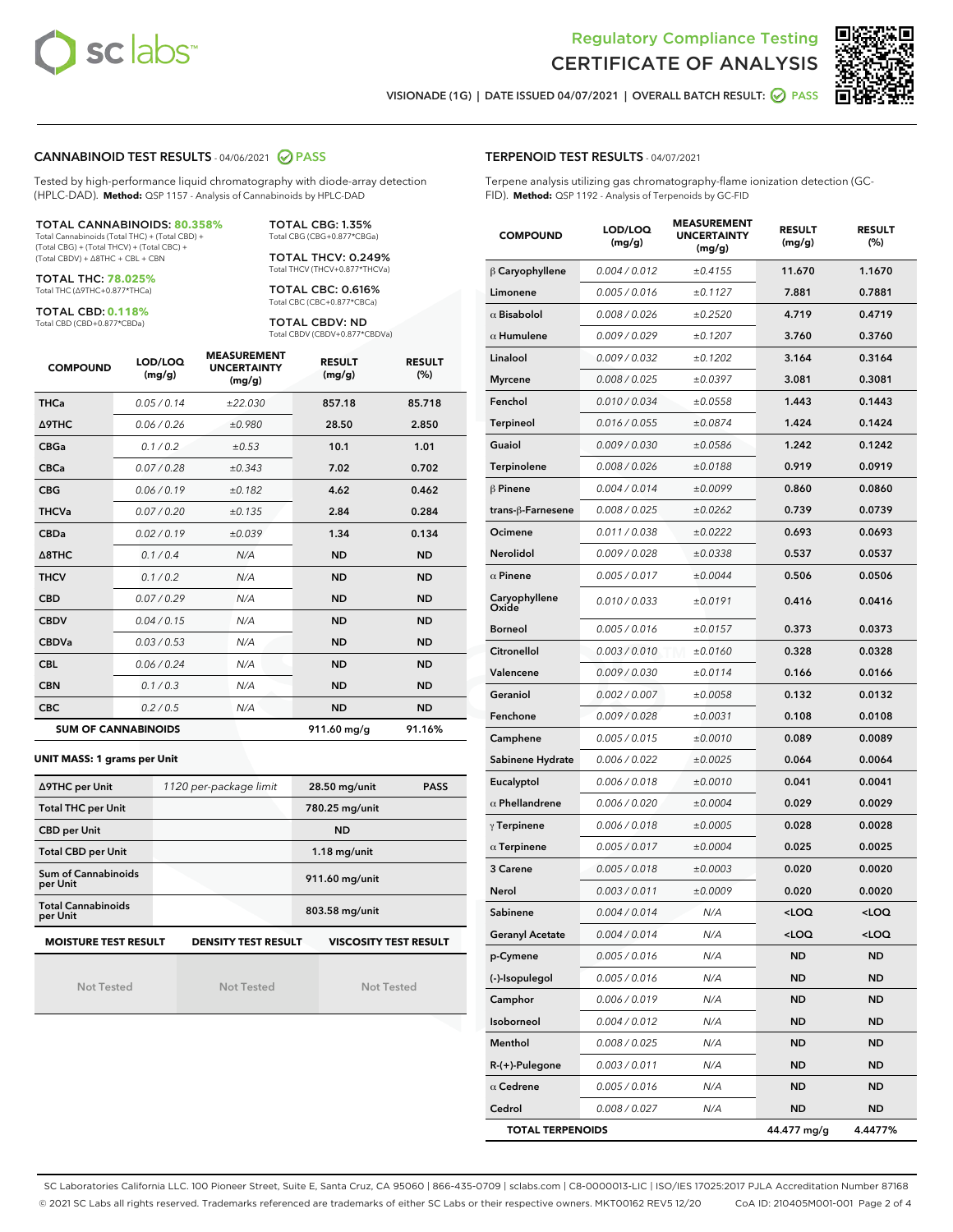



VISIONADE (1G) | DATE ISSUED 04/07/2021 | OVERALL BATCH RESULT: ● PASS

# CATEGORY 1 PESTICIDE TEST RESULTS - 04/07/2021 2 PASS

Pesticide and plant growth regulator analysis utilizing high-performance liquid chromatography-mass spectrometry (HPLC-MS) or gas chromatography-mass spectrometry (GC-MS). \*GC-MS utilized where indicated. **Method:** QSP 1212 - Analysis of Pesticides and Mycotoxins by LC-MS or QSP 1213 - Analysis of Pesticides by GC-MS

| <b>COMPOUND</b>             | LOD/LOQ<br>$(\mu g/g)$ | <b>ACTION</b><br><b>LIMIT</b><br>$(\mu g/g)$ | <b>MEASUREMENT</b><br><b>UNCERTAINTY</b><br>$(\mu g/g)$ | <b>RESULT</b><br>$(\mu g/g)$ | <b>RESULT</b> |
|-----------------------------|------------------------|----------------------------------------------|---------------------------------------------------------|------------------------------|---------------|
| Aldicarb                    | 0.03 / 0.08            | $\ge$ LOD                                    | N/A                                                     | <b>ND</b>                    | <b>PASS</b>   |
| Carbofuran                  | 0.02/0.05              | $>$ LOD                                      | N/A                                                     | <b>ND</b>                    | <b>PASS</b>   |
| Chlordane*                  | 0.03 / 0.08            | $\ge$ LOD                                    | N/A                                                     | <b>ND</b>                    | <b>PASS</b>   |
| Chlorfenapyr*               | 0.03/0.10              | $\ge$ LOD                                    | N/A                                                     | <b>ND</b>                    | <b>PASS</b>   |
| Chlorpyrifos                | 0.02 / 0.06            | $\ge$ LOD                                    | N/A                                                     | <b>ND</b>                    | <b>PASS</b>   |
| Coumaphos                   | 0.02/0.07              | $>$ LOD                                      | N/A                                                     | <b>ND</b>                    | <b>PASS</b>   |
| <b>Daminozide</b>           | 0.02 / 0.07            | $\ge$ LOD                                    | N/A                                                     | <b>ND</b>                    | <b>PASS</b>   |
| <b>DDVP</b><br>(Dichlorvos) | 0.03/0.09              | $\ge$ LOD                                    | N/A                                                     | <b>ND</b>                    | <b>PASS</b>   |
| <b>Dimethoate</b>           | 0.03/0.08              | $\ge$ LOD                                    | N/A                                                     | <b>ND</b>                    | <b>PASS</b>   |
| Ethoprop(hos)               | 0.03/0.10              | $\ge$ LOD                                    | N/A                                                     | <b>ND</b>                    | <b>PASS</b>   |
| Etofenprox                  | 0.02 / 0.06            | $>$ LOD                                      | N/A                                                     | <b>ND</b>                    | <b>PASS</b>   |
| Fenoxycarb                  | 0.03/0.08              | $\ge$ LOD                                    | N/A                                                     | <b>ND</b>                    | <b>PASS</b>   |
| Fipronil                    | 0.03/0.08              | $>$ LOD                                      | N/A                                                     | <b>ND</b>                    | <b>PASS</b>   |
| Imazalil                    | 0.02 / 0.06            | $\ge$ LOD                                    | N/A                                                     | <b>ND</b>                    | <b>PASS</b>   |
| Methiocarb                  | 0.02 / 0.07            | $\ge$ LOD                                    | N/A                                                     | <b>ND</b>                    | <b>PASS</b>   |
| Methyl<br>parathion         | 0.03/0.10              | $>$ LOD                                      | N/A                                                     | <b>ND</b>                    | <b>PASS</b>   |
| <b>Mevinphos</b>            | 0.03/0.09              | $>$ LOD                                      | N/A                                                     | <b>ND</b>                    | <b>PASS</b>   |
| Paclobutrazol               | 0.02 / 0.05            | $\ge$ LOD                                    | N/A                                                     | <b>ND</b>                    | <b>PASS</b>   |
| Propoxur                    | 0.03/0.09              | $>$ LOD                                      | N/A                                                     | <b>ND</b>                    | <b>PASS</b>   |
| Spiroxamine                 | 0.03 / 0.08            | $\ge$ LOD                                    | N/A                                                     | <b>ND</b>                    | <b>PASS</b>   |
| Thiacloprid                 | 0.03/0.10              | $\ge$ LOD                                    | N/A                                                     | <b>ND</b>                    | <b>PASS</b>   |

#### CATEGORY 2 PESTICIDE TEST RESULTS - 04/07/2021 @ PASS

| <b>COMPOUND</b>   | LOD/LOQ<br>$(\mu g/g)$ | <b>ACTION</b><br><b>LIMIT</b><br>$(\mu g/g)$ | <b>MEASUREMENT</b><br><b>UNCERTAINTY</b><br>$(\mu g/g)$ | <b>RESULT</b><br>$(\mu g/g)$ | <b>RESULT</b> |
|-------------------|------------------------|----------------------------------------------|---------------------------------------------------------|------------------------------|---------------|
| Abamectin         | 0.03/0.10              | 0.1                                          | N/A                                                     | <b>ND</b>                    | <b>PASS</b>   |
| Acephate          | 0.02/0.07              | 0.1                                          | N/A                                                     | <b>ND</b>                    | <b>PASS</b>   |
| Acequinocyl       | 0.02/0.07              | 0.1                                          | N/A                                                     | <b>ND</b>                    | <b>PASS</b>   |
| Acetamiprid       | 0.02/0.05              | 0.1                                          | N/A                                                     | <b>ND</b>                    | <b>PASS</b>   |
| Azoxystrobin      | 0.02/0.07              | 0.1                                          | N/A                                                     | <b>ND</b>                    | <b>PASS</b>   |
| <b>Bifenazate</b> | 0.01/0.04              | 0.1                                          | N/A                                                     | <b>ND</b>                    | <b>PASS</b>   |
| <b>Bifenthrin</b> | 0.02/0.05              | 3                                            | N/A                                                     | <b>ND</b>                    | <b>PASS</b>   |
| <b>Boscalid</b>   | 0.03/0.09              | 0.1                                          | N/A                                                     | <b>ND</b>                    | <b>PASS</b>   |

| <b>CATEGORY 2 PESTICIDE TEST RESULTS</b> - 04/07/2021 continued |
|-----------------------------------------------------------------|
|-----------------------------------------------------------------|

| <b>COMPOUND</b>               | LOD/LOQ<br>$(\mu g/g)$ | <b>ACTION</b><br>LIMIT<br>$(\mu g/g)$ | <b>MEASUREMENT</b><br><b>UNCERTAINTY</b><br>(µg/g) | <b>RESULT</b><br>(µg/g) | <b>RESULT</b> |
|-------------------------------|------------------------|---------------------------------------|----------------------------------------------------|-------------------------|---------------|
| Captan                        | 0.19/0.57              | 0.7                                   | N/A                                                | <b>ND</b>               | <b>PASS</b>   |
| Carbaryl                      | 0.02 / 0.06            | 0.5                                   | N/A                                                | ND                      | <b>PASS</b>   |
| Chlorantranilip-<br>role      | 0.04/0.12              | 10                                    | N/A                                                | ND                      | <b>PASS</b>   |
| Clofentezine                  | 0.03 / 0.09            | 0.1                                   | N/A                                                | ND                      | <b>PASS</b>   |
| Cyfluthrin                    | 0.12 / 0.38            | 2                                     | N/A                                                | ND                      | <b>PASS</b>   |
| Cypermethrin                  | 0.11 / 0.32            | 1                                     | N/A                                                | ND                      | <b>PASS</b>   |
| <b>Diazinon</b>               | 0.02 / 0.05            | 0.1                                   | N/A                                                | ND                      | <b>PASS</b>   |
| Dimethomorph                  | 0.03 / 0.09            | 2                                     | N/A                                                | ND                      | <b>PASS</b>   |
| Etoxazole                     | 0.02 / 0.06            | 0.1                                   | N/A                                                | ND                      | <b>PASS</b>   |
| Fenhexamid                    | 0.03 / 0.09            | 0.1                                   | N/A                                                | ND                      | <b>PASS</b>   |
| Fenpyroximate                 | 0.02 / 0.06            | 0.1                                   | N/A                                                | ND                      | <b>PASS</b>   |
| <b>Flonicamid</b>             | 0.03 / 0.10            | 0.1                                   | N/A                                                | ND                      | <b>PASS</b>   |
| Fludioxonil                   | 0.03/0.10              | 0.1                                   | N/A                                                | ND                      | <b>PASS</b>   |
| Hexythiazox                   | 0.02 / 0.07            | 0.1                                   | N/A                                                | ND                      | <b>PASS</b>   |
| Imidacloprid                  | 0.04/0.11              | 5                                     | N/A                                                | ND                      | <b>PASS</b>   |
| Kresoxim-methyl               | 0.02 / 0.07            | 0.1                                   | N/A                                                | ND                      | <b>PASS</b>   |
| <b>Malathion</b>              | 0.03 / 0.09            | 0.5                                   | N/A                                                | ND                      | <b>PASS</b>   |
| Metalaxyl                     | 0.02 / 0.07            | 2                                     | N/A                                                | ND                      | <b>PASS</b>   |
| Methomyl                      | 0.03 / 0.10            | 1                                     | N/A                                                | ND                      | <b>PASS</b>   |
| Myclobutanil                  | 0.03 / 0.09            | 0.1                                   | N/A                                                | ND                      | <b>PASS</b>   |
| <b>Naled</b>                  | 0.02 / 0.07            | 0.1                                   | N/A                                                | ND                      | <b>PASS</b>   |
| Oxamyl                        | 0.04 / 0.11            | 0.5                                   | N/A                                                | ND                      | <b>PASS</b>   |
| Pentachloronitro-<br>benzene* | 0.03 / 0.09            | 0.1                                   | N/A                                                | ND                      | <b>PASS</b>   |
| Permethrin                    | 0.04 / 0.12            | 0.5                                   | N/A                                                | ND                      | <b>PASS</b>   |
| Phosmet                       | 0.03 / 0.10            | 0.1                                   | N/A                                                | ND                      | <b>PASS</b>   |
| Piperonylbu-<br>toxide        | 0.02 / 0.07            | 3                                     | N/A                                                | ND                      | <b>PASS</b>   |
| Prallethrin                   | 0.03 / 0.08            | 0.1                                   | N/A                                                | ND                      | <b>PASS</b>   |
| Propiconazole                 | 0.02 / 0.07            | 0.1                                   | N/A                                                | ND                      | <b>PASS</b>   |
| Pyrethrins                    | 0.04 / 0.12            | 0.5                                   | N/A                                                | ND                      | PASS          |
| Pyridaben                     | 0.02 / 0.07            | 0.1                                   | N/A                                                | ND                      | <b>PASS</b>   |
| Spinetoram                    | 0.02 / 0.07            | 0.1                                   | N/A                                                | <b>ND</b>               | <b>PASS</b>   |
| Spinosad                      | 0.02 / 0.07            | 0.1                                   | N/A                                                | ND                      | <b>PASS</b>   |
| Spiromesifen                  | 0.02 / 0.05            | 0.1                                   | N/A                                                | ND                      | <b>PASS</b>   |
| Spirotetramat                 | 0.02 / 0.06            | 0.1                                   | N/A                                                | ND                      | <b>PASS</b>   |
| Tebuconazole                  | 0.02 / 0.07            | 0.1                                   | N/A                                                | ND                      | <b>PASS</b>   |
| Thiamethoxam                  | 0.03 / 0.10            | 5                                     | N/A                                                | ND                      | <b>PASS</b>   |
| Trifloxystrobin               | 0.03 / 0.08            | 0.1                                   | N/A                                                | ND                      | <b>PASS</b>   |

SC Laboratories California LLC. 100 Pioneer Street, Suite E, Santa Cruz, CA 95060 | 866-435-0709 | sclabs.com | C8-0000013-LIC | ISO/IES 17025:2017 PJLA Accreditation Number 87168 © 2021 SC Labs all rights reserved. Trademarks referenced are trademarks of either SC Labs or their respective owners. MKT00162 REV5 12/20 CoA ID: 210405M001-001 Page 3 of 4